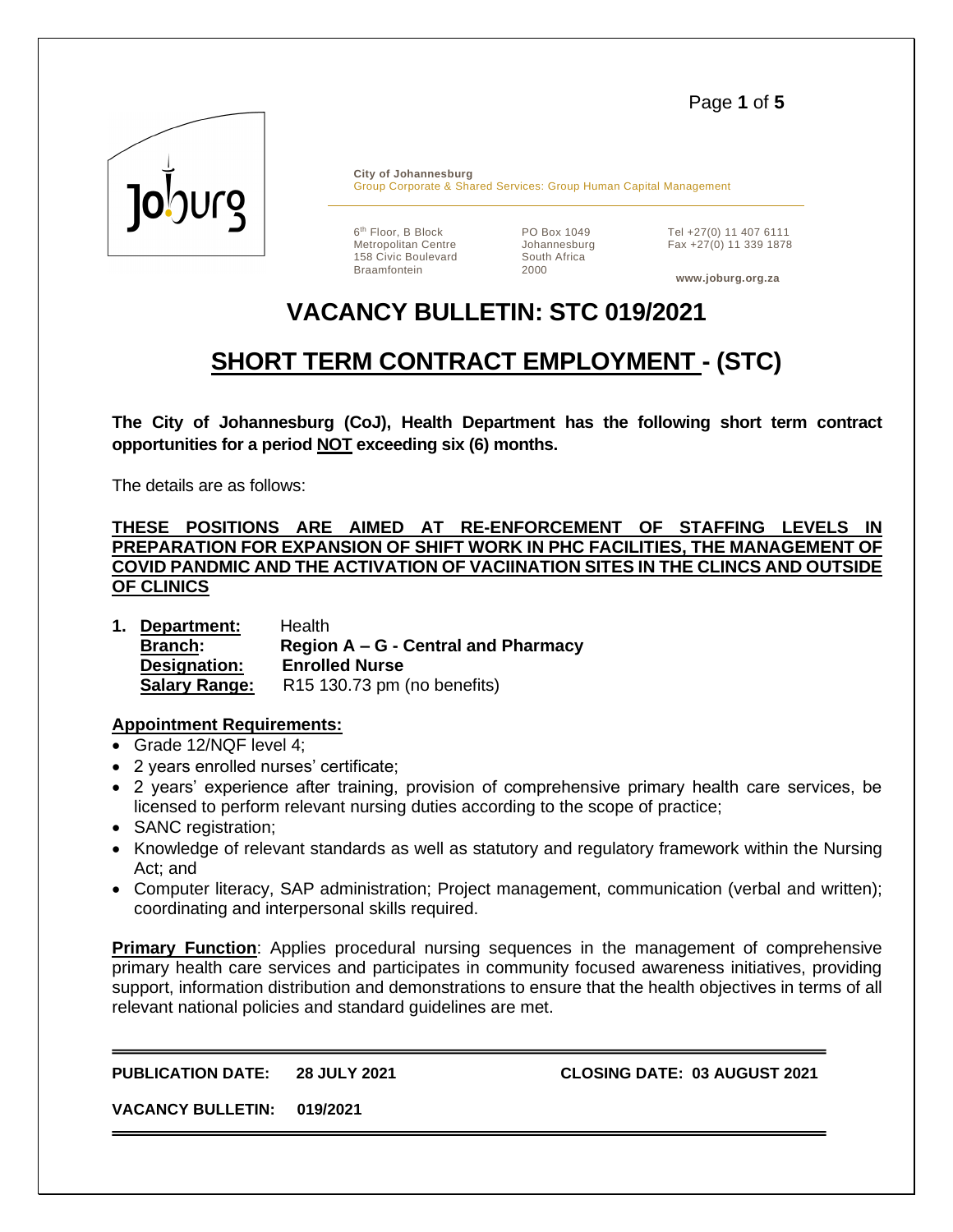# Page **2** of **5**

**Key Performance Areas:** Perform support functions to professional staff/clinicians in respect of specific applications associated with the provision of treatments for communicable and noncommunicable diseases. Participate in the delivery of awareness and educational progrmmea on clinical approaches to safe and healthy living to the community, assist in the design and participate in health awareness campaigns at clinic level and in the community to ensure improved maintained and sustained health lifestyle and living conditions. Initiate and perform certain administrative functions.

**Leading Competencies:** Teamwork & Accountability.

**Core Competencies:** Solution based approach to problem solving. Communication (verbal and written); Planning, Implementation and Management on variety of project.

#### *This is an employment equity targeted position and preference will be given to EE targeted groups and including people with disabilities*

#### **Contact People**:

Samuel Ndou: (011) 407 7062 Piet Venter: (011) 407 6396 Nonhlanhla Mtshali: (011) 407 7436

All applications must be done through the website using the link **applicable to your Region of residence, as follows:**

Region A - <https://share.hsforms.com/1bUhzXY-ETyaA26WGe7AXfA469tl>

Region B - <https://share.hsforms.com/1Jqvr2NUcTgyAbESWXdB7zg469tl>

Region C - <https://share.hsforms.com/1zktZaJCoTRmePtXP19P-fw469tl>

Region D - <https://share.hsforms.com/1p0rGtXr3QriTrOaV4le0qw469tl>

Region E - <https://share.hsforms.com/1qquW4Tc1QTGHjRf7vvI8oQ469tl>

Region F - [https://share.hsforms.com/1vyluDHRISiq09R\\_Em0Expw469tl](https://share.hsforms.com/1vyluDHRISiq09R_Em0Expw469tl)

Region G - <https://share.hsforms.com/1TEQNdQIeQ-u1ieTBCkHECQ469tl>

Or visit [www.joburg.org.za](http://www.joburg.org.za/) and click on Vacancies.

#### **PUBLICATION DATE: 28 JULY 2021 CLOSING DATE: 03 AUGUST 2021**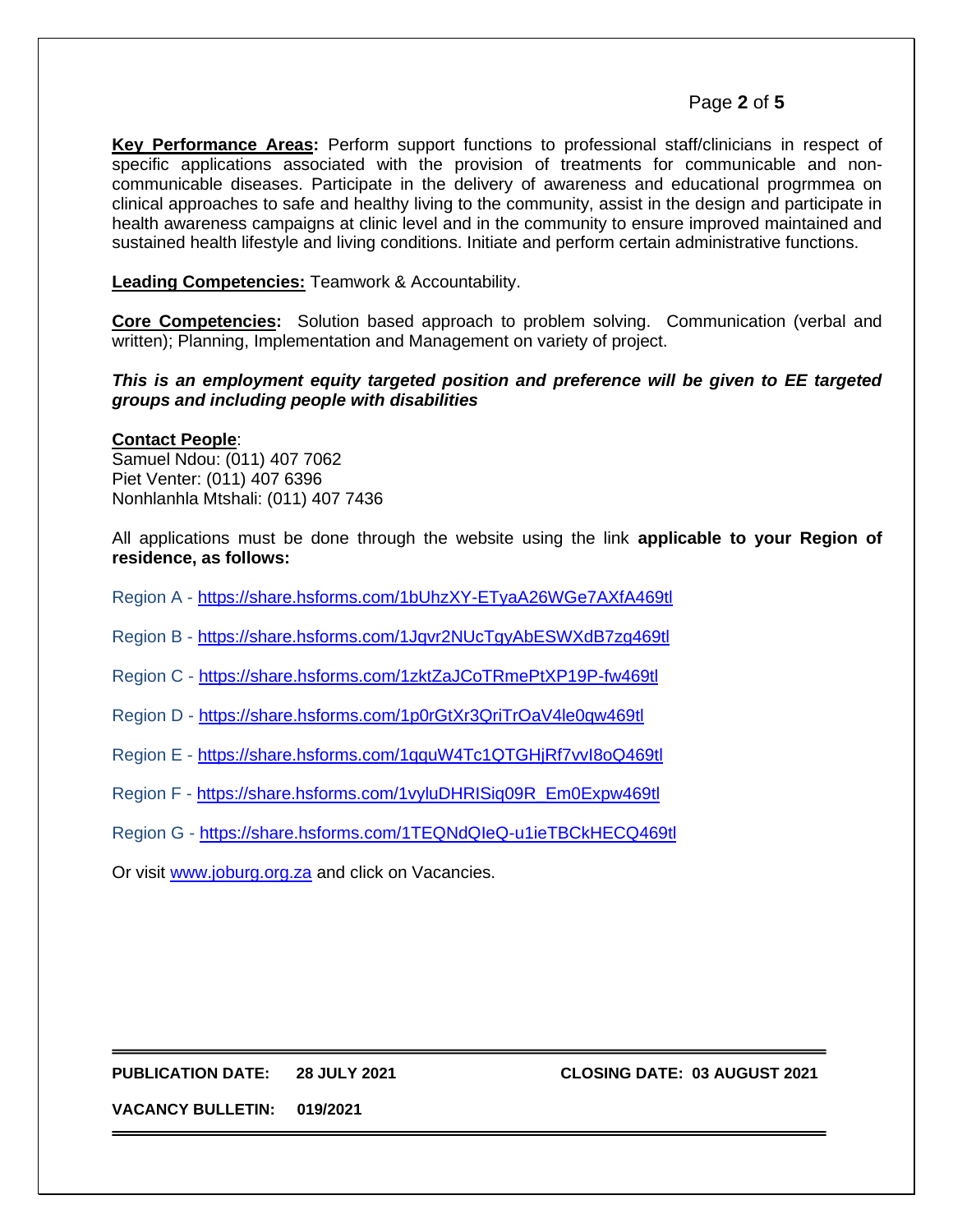Page **3** of **5**

**2. Department:** Health **Branch: Region A - G Central and Pharmacy Designation: Professional Nurse Salary Range:** R27 864.81 pm (no benefits)

#### **Appointment Requirements:**

- Matric certificate (NQF level 4);
- Diploma/Degree in General Nursing, Midwifery and Community Health Services (NQF level 7);
- 3 years' post basic experience;
- SANC registration: and
- Computer literacy.

**Primary Function**: Applies procedural nursing sequences with regards to the diagnosis, treatment, monitoring, evaluation and control of communicable diseases and participates in community focused awareness initiatives and personal development inter interventions through the dissemination of advice and information on health issues and associated treatment applications in order to ensure that objectives related to affordable and cost-effective health care are realized.

**Key Performance Areas:** Render a comprehensive and integrated Primary Health Care Services by assessing diagnosing treating and/or referring which includes all elements and principles of the national Core Package and the National Priority Programmes. Actively participate in the identification, design and delivery of health awareness campaigns at clinic and community level. Conduct specific administrative processes and procedures. Implement the activities and procedures in relation to the rendering of comprehensive health care services at Primary Health Care Facility level and in accordance with the MFMA and other relevant legal framework. Initiate, facilitate and maintain community and intersectoral collaboration at clinic/regional level.

**Leading Competencies:** Work independently; work under pressure; Accountability.

**Core Competencies:** Must form part of multidisciplinary team. Good Interpersonal and communication skills.

#### *This is an employment equity targeted position and preference will be given to EE targeted groups and including people with disabilities*

#### **Contact People**:

Samuel Ndou: (011) 407 7062 Piet Venter: (011) 407 6396 Nonhlanhla Mtshali: (011) 407 7436

All applications must be done through the website using the link **applicable to your Region of residence, as follows:**

Region A - [https://share.hsforms.com/1XtpEQAa8Q3aLG\\_qgghYM9g469tl](https://share.hsforms.com/1XtpEQAa8Q3aLG_qgghYM9g469tl)

Region B - [https://share.hsforms.com/1peNZq29MRV-x\\_3G-pZ72Bg469tl](https://share.hsforms.com/1peNZq29MRV-x_3G-pZ72Bg469tl)

**PUBLICATION DATE: 28 JULY 2021 CLOSING DATE: 03 AUGUST 2021**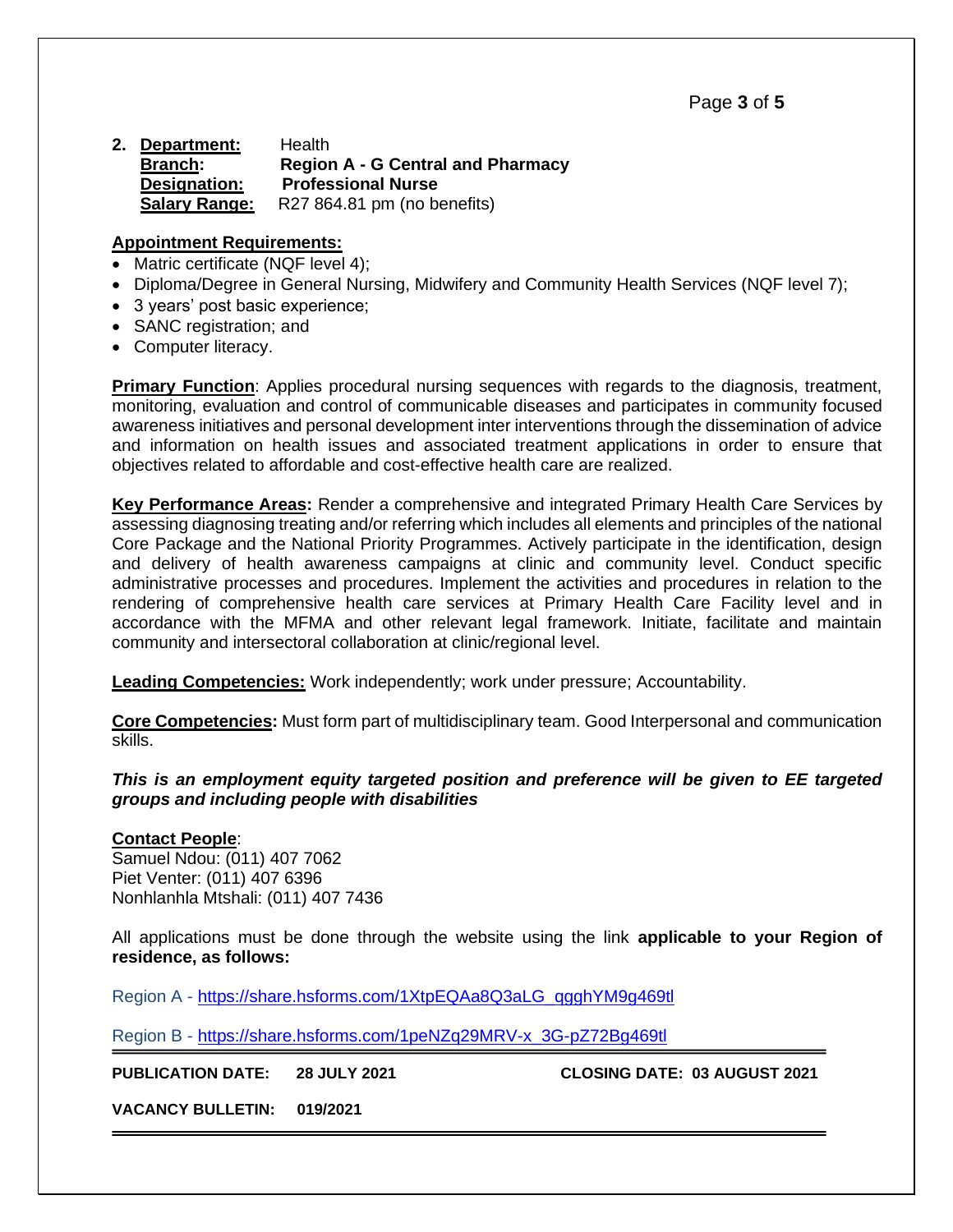Region C - <https://share.hsforms.com/1r4gT5Fi-S9y1DZjRHW656A469tl>

Region D - [https://share.hsforms.com/13n\\_VhXCyRHeGhN4bwe0geg469tl](https://share.hsforms.com/13n_VhXCyRHeGhN4bwe0geg469tl)

Region E - [https://share.hsforms.com/1U5II8iH3RYCs\\_vkV56v4gA469tl](https://share.hsforms.com/1U5II8iH3RYCs_vkV56v4gA469tl)

Region F- <https://share.hsforms.com/19Z61ThWXQ66Mbn8IXP47mw469tl>

Region G - <https://share.hsforms.com/1arIsLz10T-q1vuFC7Xemjw469tl>

Or visit [www.joburg.org.za](http://www.joburg.org.za/) and click on Vacancies

| 3. Department:       | <b>Health</b>                            |
|----------------------|------------------------------------------|
| <b>Branch:</b>       | <b>Region A - G Central and Pharmacy</b> |
| Designation:         | <b>Environmental Health Practitioner</b> |
| <b>Salary Range:</b> | R27 864.81 pm (no benefits)              |

#### **Appointment Requirements:**

- National Diploma in Environmental Health (NQF level 6);
- Registered with Health Professional Council of South Africa as an independent practitioner;
- 3 years' relevant experience in an Environmental Health environment;
- Must have a valid code 8 driver's license; and
- Must be a qualified law enforcement officer.

**Primary Function** Coordination, investigation, inspection, monitoring, evaluation, reporting and compliance enforcement procedures, related to the Environment Health services.. Distribute information; educate as well as advice on practices that negatively impacts in the environment. Implement measures to prevent and control risk in order to ensure the provision of a clean and healthy environment conducive to and supporting a better quality of life in the City of Johannesburg.

**Key Performance Areas:** Conduct inspections and investigations of residential, commercial or other occupied premises and / or open spaces and or public facilities to determine compliance to by – law and statutory legislation. Enforce specific procedures and measures on residents, commercial and industrial business. Participate in the initiation, planning and identifying projects role plyers and target group in the provisions of awareness and educational programmes on environment approaches and healthy living to the community. Coordinate specific administrative and reporting requirement associated with key performance areas and results indicators.

**Leading Competencies:** Accountability. Must be able to work under pressure,

**Core Competencies:** Computer literacy, strong decision, time management, communication, conflict management and analytical thinking skills required.

**PUBLICATION DATE: 28 JULY 2021 CLOSING DATE: 03 AUGUST 2021**